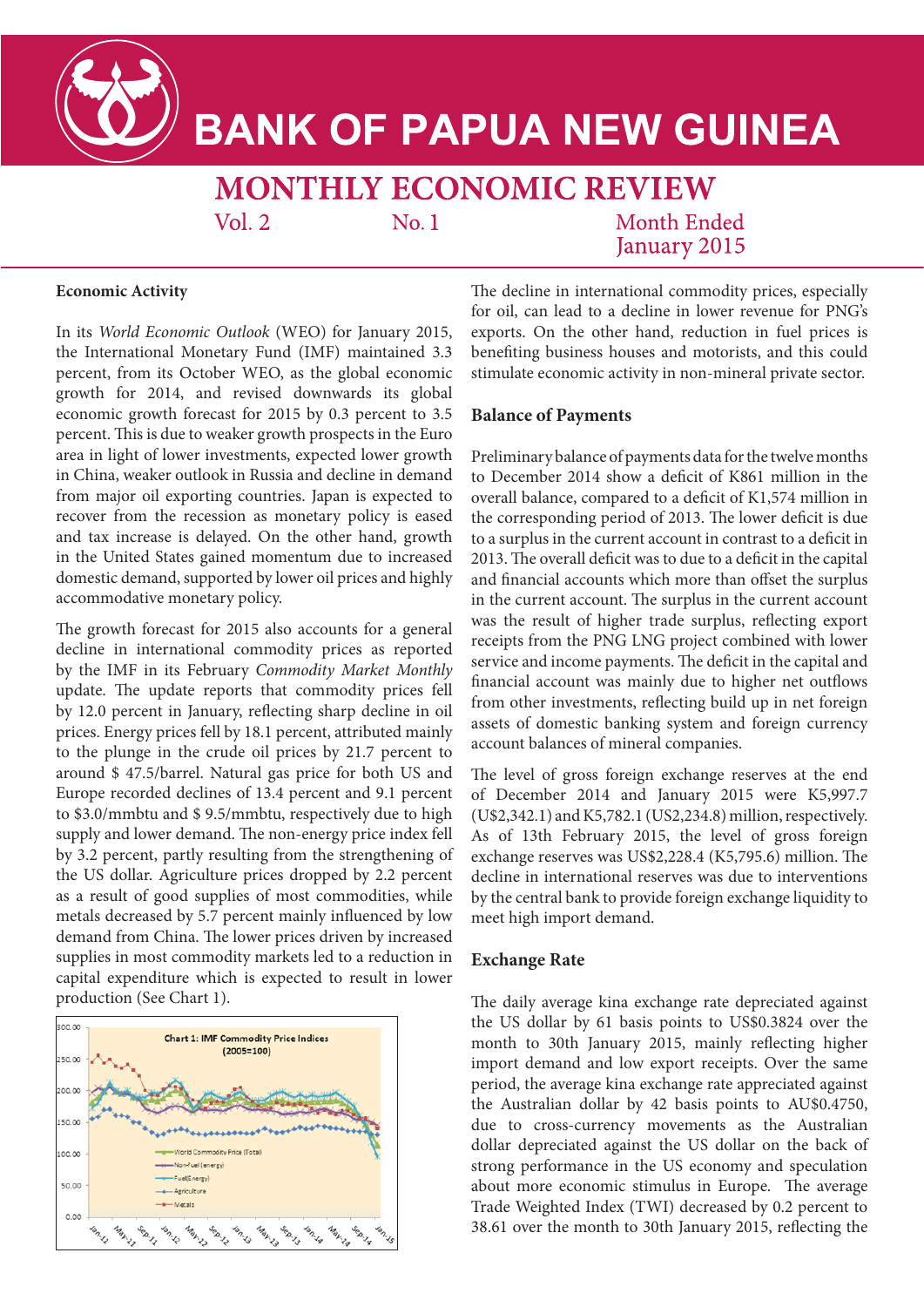depreciation of kina against the US dollar and other major currencies, which more than offset the effect of the appreciation of the kina against the Australian dollar.



#### **Inflation**

The annual headline Retail Price Index (RPI) increased by 10.2 percent over the twelve months to January 2015, compared to an increase of 8.4 percent in December 2014. There were price increases in the 'Drinks, Tobacco & Betelnut' expenditure group, driven mainly by a substantial rise in the price of 'betel nut' and 'Alcoholic drinks" sub-groups of 208.5 percent and 18.9 percent, respectively. Prices in 'Fruits and Vegetables' sub-group also increased by 12.0 percent. Over the twelve months to January 2015, the RPI ex-seasonal and RPI ex-seasonal & fuel increased by 4.2 percent and 6.3 percent, respectively. The monthly RPI for January increased by 3.2 percent, compared to a decline of 1.0 percent in December.



#### **Fiscal Operations**

Preliminary estimates of the fiscal operations of the National Government over the eleven months to November 2014 show an overall deficit of K2,164.1 million, compared to a deficit of K1,190.2 million in the corresponding period of 2013. This represents 5.5 percent of nominal GDP and reflects higher expenditure which more than offset an increase in revenue. The budget deficit and net external loan repayment of K198.7 million were financed from domestic sources totalling K2,362.8 million.

Domestic financing comprised of a net drawdown of

K1,222.0 million in Government deposits at the Central Bank, and net purchases of Government securities totalling K1,541.3 million and K63.9 million by Other Depository Corporations (ODCs) and Other Financial Corporations (OFCs), respectively. These more than offset K464.4 million in cheque floats not presented for encashment.

In January, average expenditure was K378.7 million, while average revenue was K227.8 million, yielding a deficit financing of K150.9 million.

### **Domestic Interest Rates & Monetary Aggregates**

Over the month of week-ending 24th January 2015, Central Bank Bill (CBB) and Treasury Bills interest rates declined, reflecting the persistent high level of liquidity in the banking system. 182-day term there was no auction allocation. The CBB rates for the 28-day, 63-day and 91-day terms decreased to 1.81 percent, 2.73 percent, and 2.86 percent, respectively, from 1.92 percent, 2.83 percent, and 2.98 percent. There was no auction allocation for the 182-day term. At the Treasury bill auction, the 182-day and 364-day rates decreased to 4.65 percent and 7.40 percent, respectively from 4.66 percent and 7.42 percent. Over the same period, weighted average interest rates on wholesale deposits above K500,000 also recorded declines for most terms. The 30-day, 60 day and 180-day rates declined to 0.82 percent, 0.95 percent and 1.79 percent, respectively from 1.46 percent, 1.48 percent and 1.82 percent, whilst the 90-day rate increased to 1.67 percent from 1.24 percent. The KFR was maintained at 6.25 percent in January 2015 (Chart 4). The Cash Reserve Requirement (CRR) was maintained at 10.0 percent. The Central Bank continued to use its weekly Open Market Operation (OMO) instruments for liquidity management. The Government's issuance of new Treasury bills and Inscribed stock partly aided the Bank's effort in diffusing excess liquidity from the banking system.



Broad money supply increased by 3.1 percent over the year to December 2014, compared to an increase of 6.7 percent in the corresponding period of 2013 (Chart 5). This was driven by increases in private sector credit and net claims on the Government, which outweighed a decline in net foreign assets. Monetary base grew significantly by 37.1 percent in December 2014, compared to an increase of 0.5 percent recorded in December 2013. This was due to increases in deposits of commercial banks at the Central Bank and currency in circulation. In the month of January,